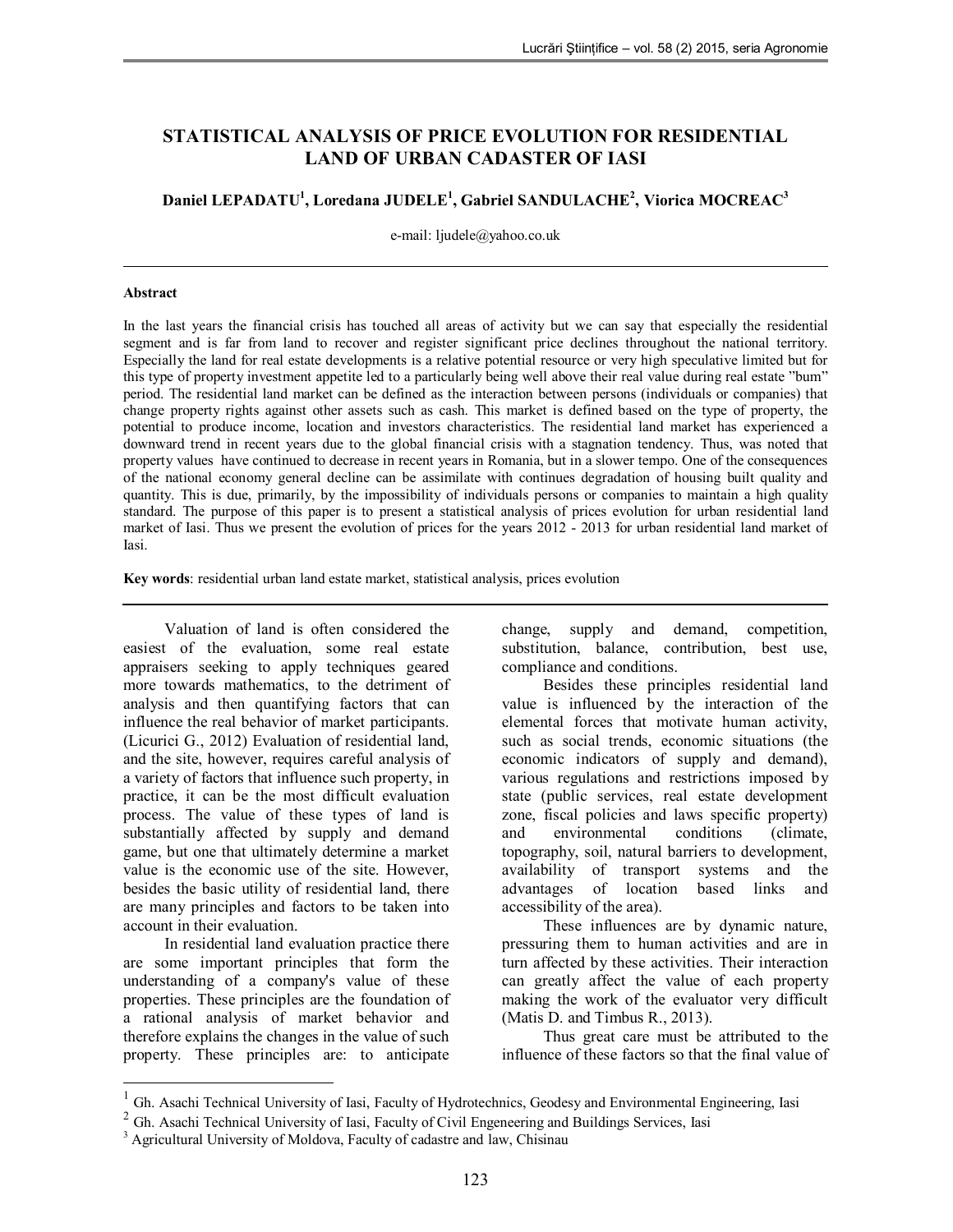residential land to be closer to the real one with acceptance because they can determine the intensity, duration and limits of these trends.

## **MATERIAL AND METHOD**

The steps followed in estimating market guidance values for these lands:

- it performed a detailed analysis of the market for this category of land. They were considered offers to sell land for the years 2012 and 2013, taking into account the specificities of each type of site, monitoring the evolution of the market, setting a trend and estimating future developments. Particular attention was paid to recent tenders, being

closest to the report date for all other corrections being made on the date of publication. They have been grouped in *table 1* (Darian, 2013).

- depending on the specific type of property, requested in the offers for sale were reduced by percentages ranging between 10-15%. This proved was necessarily in the analysis of bids and interviews with those deals. It thus noticed a difference between price and value on offer called to the transaction and obtained by negotiation (Anevar, 2014);

- atypical tenders with properties whose prices were situated far above or below average values of the real estate market were not included in this study.

Table 1

| LANDS                       | 2012 Sem 1 |     | 2012 Sem 2 |                                         | 2013 Sem 1 |              | 2013 Sem 2 |                    |
|-----------------------------|------------|-----|------------|-----------------------------------------|------------|--------------|------------|--------------------|
|                             | Price min  |     |            | Price max Price min Price max Price min |            | Price<br>max |            | Price minPrice max |
| <b>AVERAGE HEIGHT LANDS</b> |            |     |            |                                         |            |              |            |                    |
| Ultracentral / Central      | 170        | 430 | 160        | 430                                     | 160        | 430          | 155        | 430                |
| Semicentral                 | 70         | 150 | 70         | 140                                     | 70         | 140          | 70         | 140                |
| Peripheral                  | 23         | 55  | 20         | 55                                      | 18         | 55           | 15         | 55                 |
| <b>HEIGHT LANDS</b>         |            |     |            |                                         |            |              |            |                    |
| Ultracentral / Central      | 240        | 470 | 240        | 460                                     | 240        | 460          | 240        | 460                |
| Semicentral                 | 160        | 300 | 160        | 300                                     | 150        | 300          | 150        | 280                |
| Peripheral                  | 17         | 85  | 17         | 80                                      | 15         | 80           | 15         | 80                 |

**The price evolution of residential land of urban cadastral of Iasi**

### **The market value of a real estate**

In order not to create confusions and interpretations on the assessed value, according to the International Standards 2011, the market value is defined as the estimated sum for which a property could be exchanged at the date of the evaluation between a firm buyer and a determined seller in a transaction of an objectively determined price, following an adequate marketing activity in which both parties acted consciously, cautiously and unconstrained.

It is important to mention that the professional estimation of the market value is an objective evaluation of the property rights over some assets at a certain date. In this definition there is implicit the concept of the market on the whole which reflects the activity and motivation of more than one party rather than the image or the preconceived interest of a certain party. The market value is a market based estimate determined according to these Standards.

The real estate market can be defined as being the interaction between the (physical or legal) persons who exchange property rights for other commodities like money. This market is (Padure D., 2013; Petcu-Lovin D. R., 2011, Cardei M., 2011) defined based on the type of property, its potential of producing incomes, location, the characteristics of the investors and typical tenants.

## **RESULTS AND DISCUSSIONS**

In this paper we analyzed the evolution of prices for residential land of Iasi during 4 semesters between 2012 to 2013. Thus we have seen that lands with great height have minimum prices between 15 euros and 240 outlying lands for the central and downtown. We see also a decrease of 2 euros / sqm respectively EUR 10 respectively for those at the periphery of the semi-central and central and downtown stagnation (*figure 1*).

For lands with medium height mode there is a greater variation of their prices, as follows:

- for central and downtown land we have decreased by 10 euro sem II in 2012 and stagnation in the first semester of 2013 as the second semester of 2013 to have another 5 euro down them. For semicentral land see a stagnation of prices throughout the two years in exchange for the peripherals have a gradual decline from 23 euros/sqm in the first half of 2012 to 15 euro/sqm him semester II of 2013 which It represents a decrease of approximately 35% of the initial price.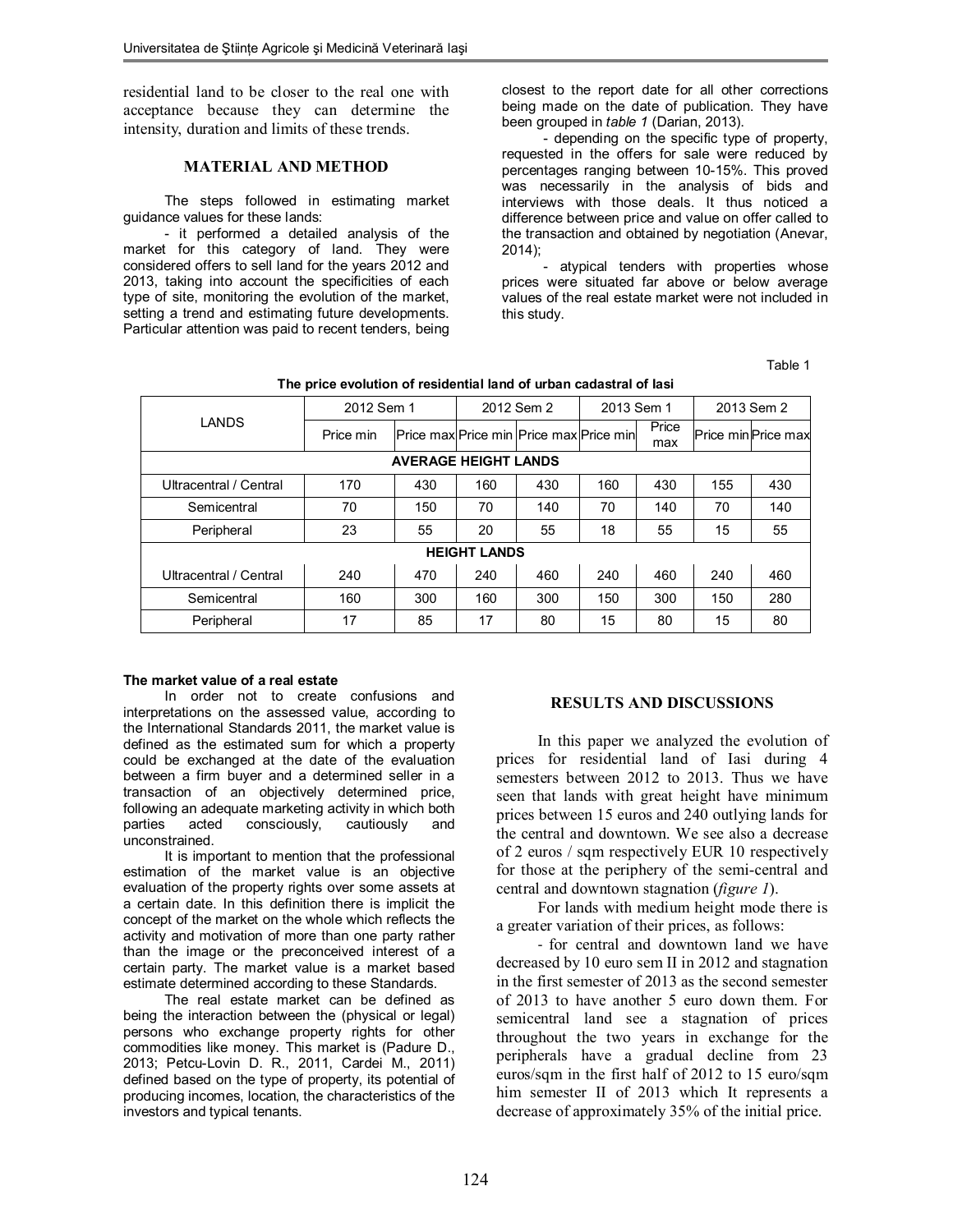

Figure 1 **Lands with great height mode - minimum prices** 



Figure 2 **Lands with great height mode - minimum prices** 

Lands with medium height mode have maximum prices between 55 euros and 430 land located on the periphery to the central and downtown. We see also a decrease of 10 euro/sqm for those located in semi-central areas (*figure 3*).

For lands with heigher height mode we have a smaller price variation, as follows:

- for central and downtown land have

decreased by only 10 euro sem II in 2012 and stagnation on the other three semester analyzed. For semicentral land see a stagnation of prices throughout the three semesters and a slight decreased by 20 euros last semester. The same thing is observed for peripheral lands which have decreased by 5 euros in the first semester and stagnation on the other three semesters (*figure 4*).



Figure 3 **Lands with great height mode - minimum prices**